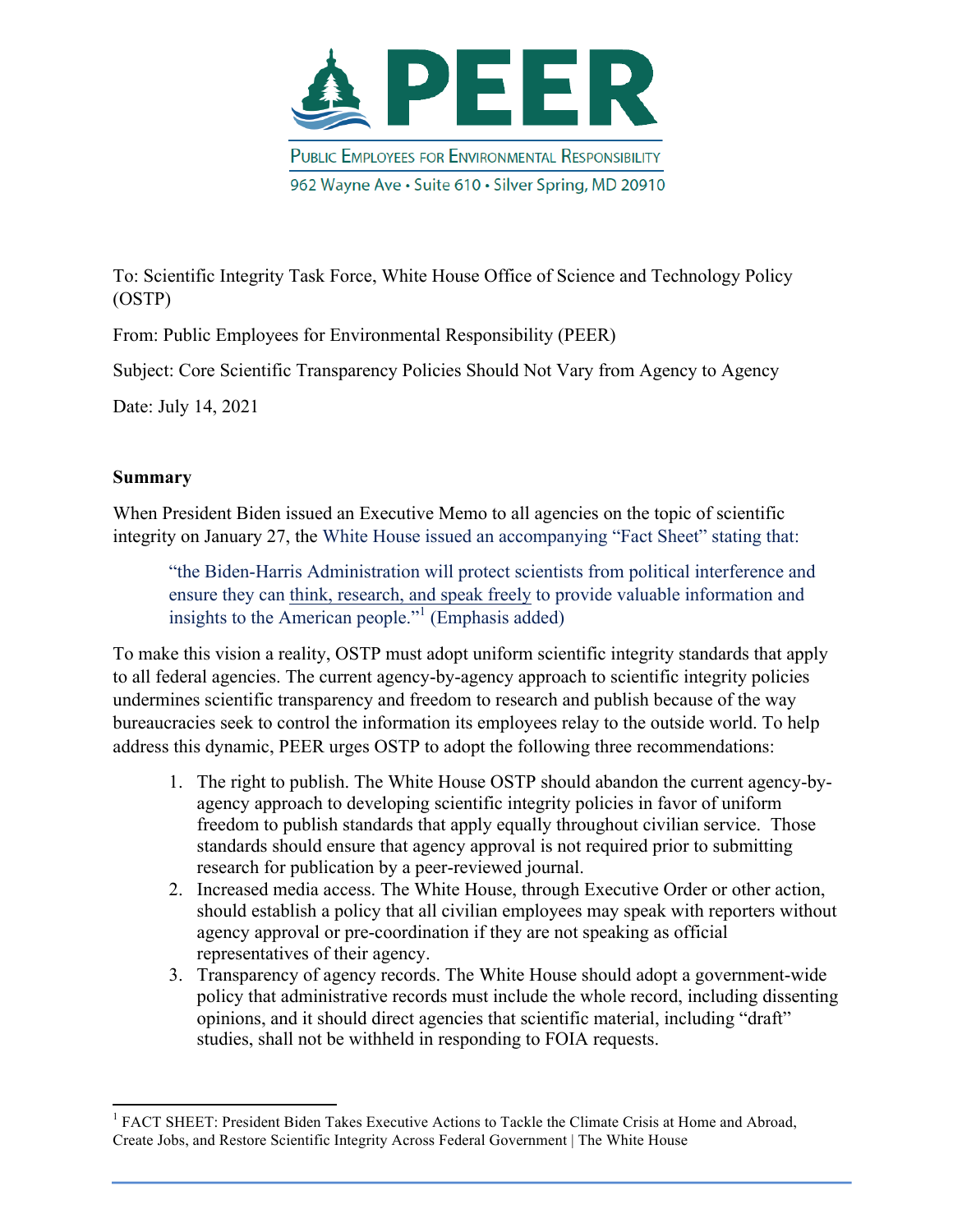### **1. Background**

The Obama administration initially adopted scientific integrity policies individually drafted by agency managers. This agency-specific approach has presented dangers to transparency and research freedom in many agencies. Perhaps the most egregious example was the policy developed by the U.S. Department of Agriculture. Its Scientific Integrity Policy explicitly authorizes it to block publication of research containing any –

"statements that could be construed as being judgments of or recommendations on USDA or any other federal government policy."<sup>2</sup>

This stunning gag order buried in the middle of a scientific integrity policy seems premised on the notion that science has its place, so long as it does not ruffle any feathers by raising implications about the effects of government policies. This restriction is of questionable constitutionality when applied to scientists' work on their own time, outside their official role.<sup>3</sup> PEER represented a USDA entomologist who was ordered to remove his authorship of an article in a peer-reviewed publication due to the references in the paper to impacts from industrialized mono-crop agriculture.<sup>4</sup>

Notably, this policy was developed under USDA Secretary Tom Vilsack, whose earlier tenure was replete with concerns about industry influence in constraining the subject matter of agency research.<sup>5</sup> Mr. Vilsack has now returned as USDA Secretary – suggesting that these constraints in USDA's policy will continue.

During the promulgation of the first set of scientific integrity policies under Obama, the White House Office of Science Technology and Policy (OSTP) exercised little oversight over agency policy formulation. OSTP issued guidelines that were so vague that they provided little real guidance.<sup>6</sup> OSTP's lax approach meant that, by the end of the Obama administration, agencies had adopted policies of various scopes and provisions, some incomplete, many with hopelessly hazy sections, and most containing little by way of enforcement.<sup>7</sup>

Unfortunately, a new-found rigor in OSTP oversight is not assured going forward. Creating a Scientific Integrity Task Force largely composed of more than 40 agency officials suggests a continued deference to agency-specific rules and restraints. This process is configured in a fashion that may result in more disparity among agency policies rather than less.

To prevent a repeat of the prior experience, PEER urges OSTP to adopt clear and uniform measures in the following three areas of scientific freedom and transparency:

- 1. The right to publish;
- 2. Increased Media access; and
- 3. Transparency of agency records.

<sup>&</sup>lt;sup>2</sup> USDA DR/1074-001, Sec.6(e)1)c1.<br>
<sup>3</sup> See https://www.peer.org/usda-sued-to-end-scientific-censorship/<br>
<sup>4</sup> https://www.peer.org/usda-scientist-punished-for-pollinator-research/<br>
<sup>5</sup> https://www.peer.org/vilsacks-distu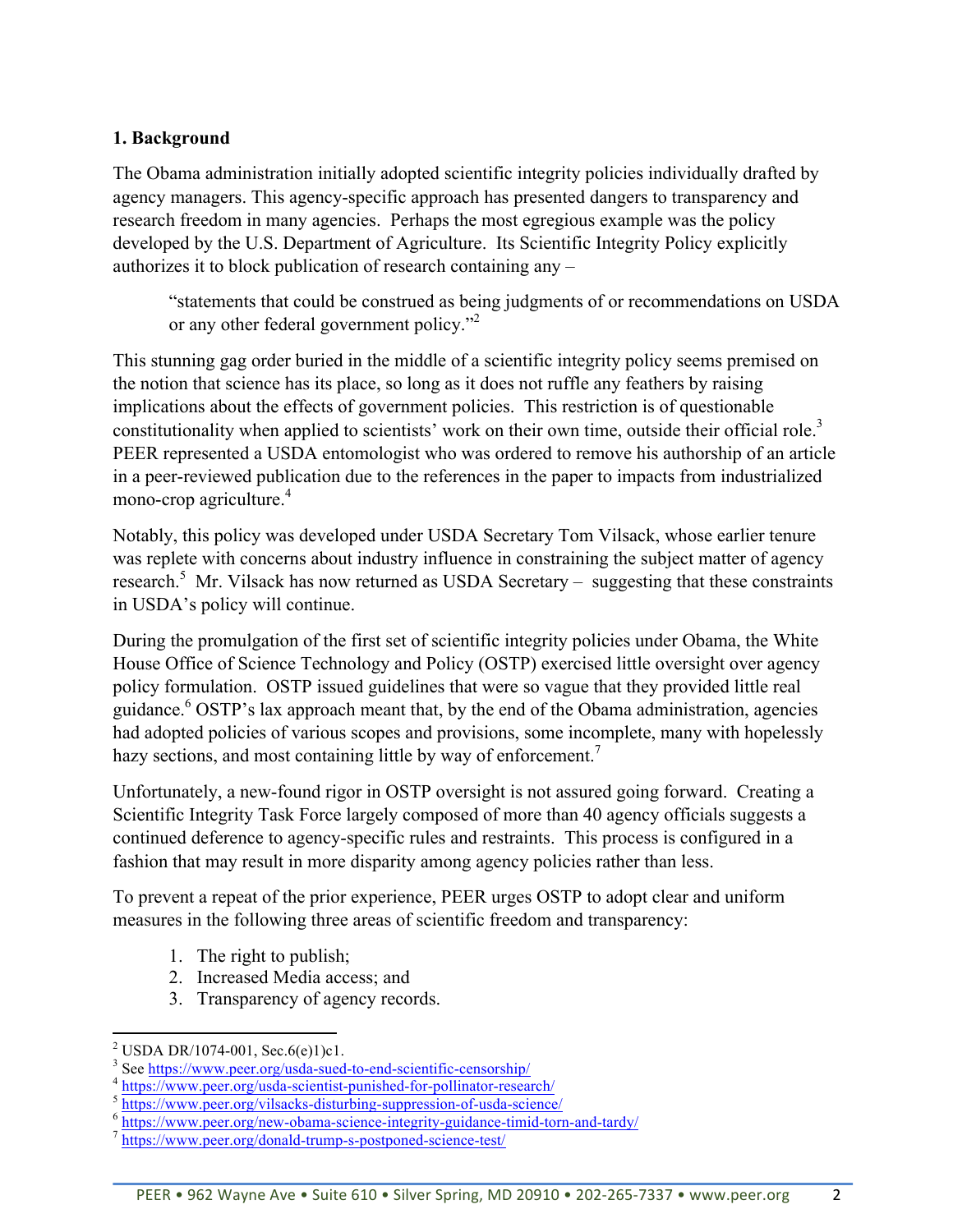# **I. Right to Publish**

A PEER analysis of policies in effect at 18 cabinet or independent agencies, as well as seven sub-cabinet departments and two arms of the White House reveals that most have provisions that limit or prohibit publication of research. $8\text{ Moreover}$ , when political censorship or suppression of research occurs in these science-based agencies, affected scientists have little legal recourse if their work is altered or squelched.

Several agencies explicitly require official approval before a scientist or specialist may submit any research for publication. Some agencies limit this review to work-related publications. Still, other agencies, such as the Department of Interior, have no publication policy at all, leaving scientists uncertain about what they may do. Another set of agencies has conflicting rules, while still others, such as USDA, prohibit certain publications altogether. By contrast, only a handful of agencies, such as the National Science Foundation, explicitly allow staff specialists to seek publication without prior official review.

One agency, the National Oceanic & Atmospheric Administration (NOAA), sends a peculiarly mixed message. On the one hand, NOAA's policy encourages outside publication and sets up a review process that purports to prevent agency censorship. But, on the other hand, this NOAA policy is explicitly made subject to a policy by its parent agency, the Department of Commerce, which explicitly requires official approval of all technical writings and speeches.<sup>9</sup> Commerce would not respond to a PEER petition that its policies be harmonized with that of NOAA or drop its control of research altogether.<sup>10</sup>

The U.S. Environmental Protection Agency (EPA) had conceded the absence of any protocol for approval of employee publications in its original 2013 Scientific Integrity Policy. Seven years later, the agency approved a 70-page guide, entitled "Best Practices for Clearance of Scientific Products at EPA."<sup>11</sup> This guide, however, contains no substantive policies governing whether staff scientist submissions will be approved for publication. Instead, it lays out an elaborate gauntlet that a prospective staff author must navigate first to get clearance to release data, let alone have it published.

In short, for most federal scientists, there is no guarantee that they may "research and speak freely," as the White House promised.

Finally, there is no cogent rationale for different civilian science agencies having different clearance policies for approval of their scientists submitting research to a peer-reviewed journal for publication. For example, why should a Fish & Wildlife Service (Interior) scientist have greater freedom to submit research to a peer-reviewed publication than a scientist from

<u> 1989 - Jan Samuel Barbara, margaret e</u>

<sup>11</sup> https://www.epa.gov/sites/production/files/2018- 05/documents/best\_practices\_for\_clearance\_of\_scientific\_products\_at\_epa\_final\_21may2018.pdf

 $\frac{8 \text{ https://www.peer.org/wp-content/uploads/attachments/12\_10\_18\_PEER\_analysis.pdf}{9 \text{ https://www.peer.org/noaa-scientific-integrity-plan-has-big-gaps-to-fill-in/ At the same time, NOAA forbids}$ "advocacy" by any scientist who receives one of its Sea Grants but has refused to clarify or rescind this overly-broad prohibition. See https://www.peer.org/noaa-keeps-gag-rule-on-university-marine-scientists/

<sup>&</sup>lt;sup>10</sup> See https://www.peer.org/lift-gag-order-muzzling-noaa-scientists/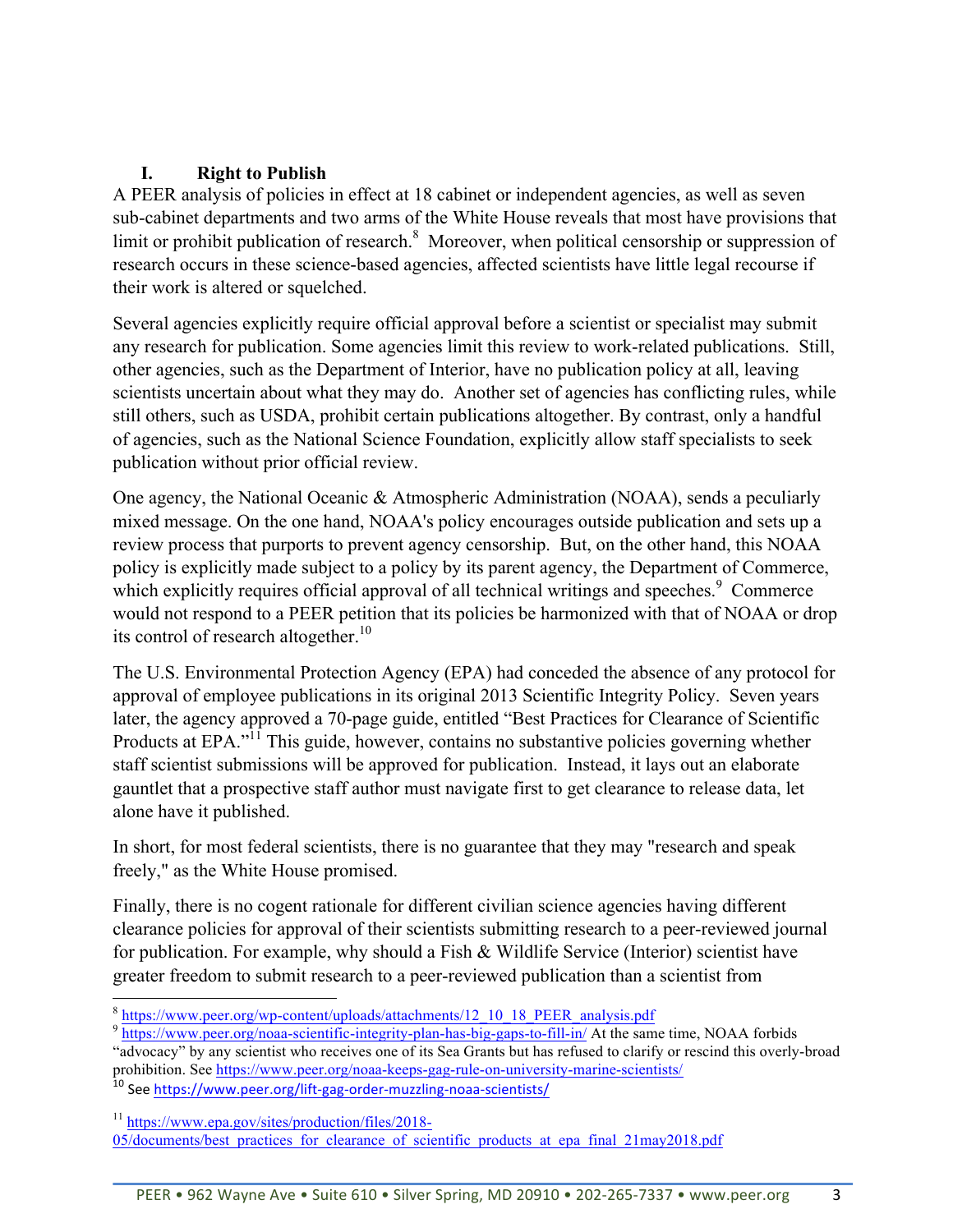NOAA(Commerce)? All federal civilian scientists should have the same guaranteed right to seek publication of research without being subject to agency pre-approval.

*Recommendation: The White House OSTP should reconsider its current agency-by-agency approach in favor of uniform freedom to publish standards that apply equally throughout civilian service. Those standards should ensure that agency approval is not required prior to submitting research for publication by a peer-reviewed journal.* 

### **II. Media Access**

A related area is the ability of federal scientists to answer questions put to them by media reporters. Here, again there is wide variation from agency to agency.

The U.S. Forest Service, for example, has an all-inclusive mandatory Headquarters review prior to the release of any information to the media.<sup>12</sup> Yet, its parent agency, USDA, has a Scientific Integrity Policy that declares "it is the policy of the Department to: (a) Encourage, but not require, USDA scientists to participate in communications with the media regarding their scientific findings (data and results)...."<sup>13</sup> However, the balance of that paragraph urges but does not require coordination with both scientists' managers and press office before speaking with the media.

This duality is perhaps best exemplified by EPA. In an all-employee memo on April 12, 2021, incoming Administrator Michael Regan committed his agency to "transparency and operating in a "'fishbowl'"…EPA also should be accessible to the press, which performs a vital role in informing the public about EPA's actions." He added that coordination "with the managers of your program and media relations experts in the Office of Public Affairs" is requested only "When interacting with the press in the performance of your official duties...."<sup>14</sup>

In early July, PEER disclosed reports by scientists within EPA's Office of Pollution Prevention and Toxics (OPPT) of routine alteration of new and existing chemical assessments to remove or significantly downplay risk calculations.<sup>15</sup> That disclosure has received significant press attention<sup>16</sup>

In an all-employee email of July 7, 2021, OPPT Chief of Staff Alison Pierce wrote:

"We've had a slight uptick recently in reporters contacting OPPT employees, so I'm sending out one of our periodic reminders that OPPT has SOPs in place should a member of the press reach out to you or your staff. Please remember that we are not authorized to answer press questions directly, and that OPPT (and EPA) have processes that should be followed should someone reach out to you."

<u> 1989 - Jan Samuel Barbara, margaret e</u>

<sup>&</sup>lt;sup>12</sup> See https://www.peer.org/forest-service-chief-mum-on-why-he-imposed-gag-order/<br><sup>13</sup> USDA DR/1074-001, Sec.6(e)1)a.<br><sup>14</sup> https://www.epa.gov/sites/production/files/2021-04/documents/regan-<br>messageontransparencyandearn

 $\frac{15 \text{ https://www.peer.org/epa-risk-assessments-doctored-to-mask-hazards/}}{16 \text{ See, for example, <a href="https://thehill.com/policy/energy-environment/561750-epa-employee-allege-changes-to-}}</math>$ assessments-that-downplayed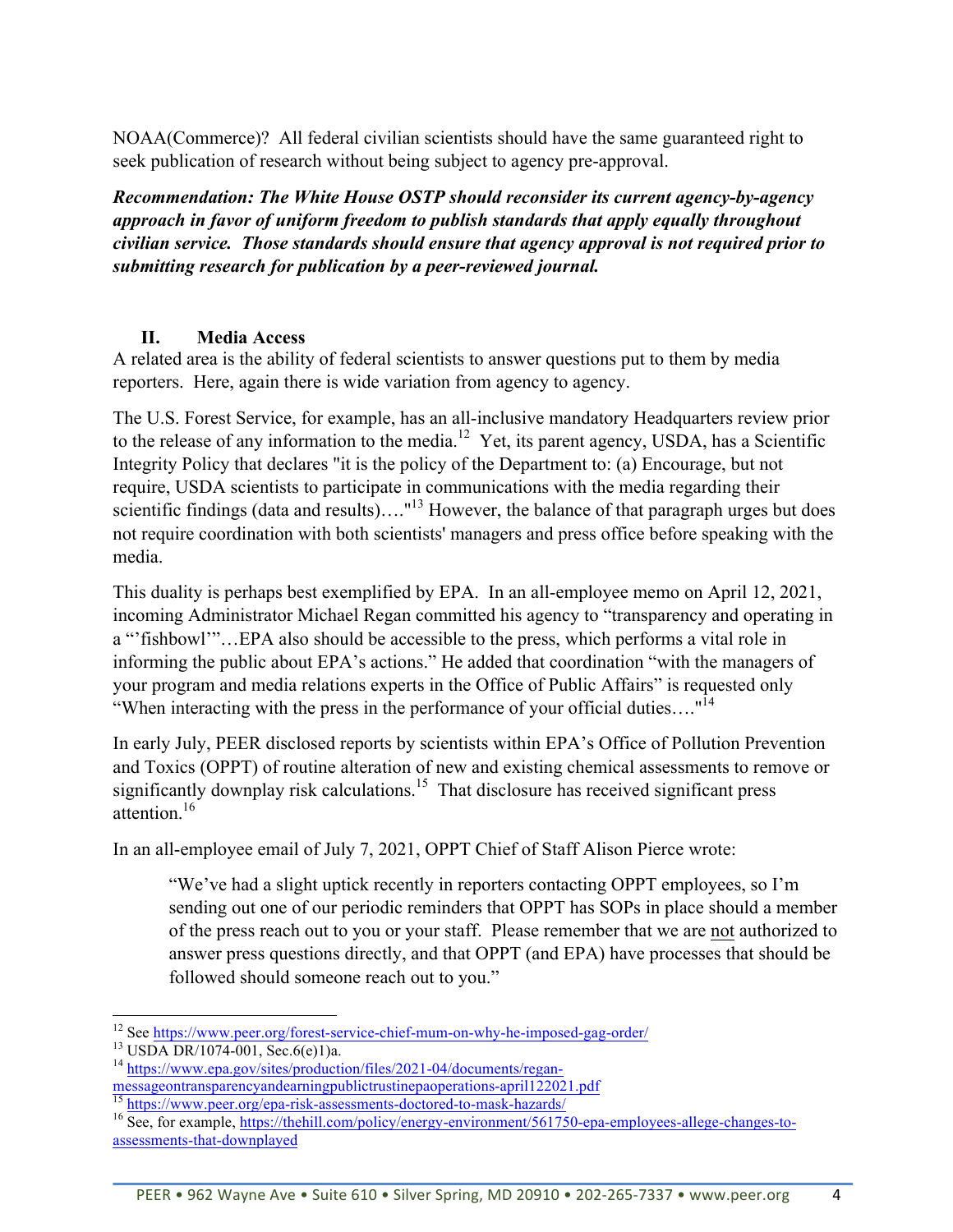Pierce distributed a protocol warning staff, if contacted by a reporter, "don't start answering any questions. Explain that press inquiries must be handled through our press office."<sup>17</sup>

These conflicting messages underline a strong aversion on the part of agencies to allow their scientists to interact with members of the media. To the extent that the White House wants to overcome this ingrained institutional reluctance, it should take steps to remove media muzzles from the hands of agency managers.

*Recommendation: The White House, through Executive Order or other action, should establish a policy that all civilian employees may speak with reporters without agency approval or pre-coordination if they are not speaking as official representatives of their agency.* 

# **III. Transparency of Agency Records**

Despite ample rhetoric devoted to the idea of transparency, public access to government research is not guaranteed by any agency scientific integrity policy.

In recent years, scientific transparency has been further narrowed by two developments. First, during the Trump administration, as its initiatives were challenged in court, federal agencies started purging administrative records to remove evidence that did not support the administration's actions or revealed internal dissent or controversy that could have increased the legal vulnerability of challenged actions.<sup>18</sup>

The second development was a recent U.S. Supreme Court decision (and the first majority opinion issued by Justice Amy Coney Barrett) that strengthens the ability of government agencies to withhold the release of research materials to the public in response to Freedom of Information Act requests.19

With respect to administrative records, federal law requires agencies to compile and share "the whole record" to explain the basis for their actions. Yet, the statute does not define the term. Not only are there varying court opinions outlining what the record should contain, but agencies themselves have taken different positions on what should be included.

For example, the NOAA guidance states that the administrative record "consists of all documents and materials directly or indirectly considered by agency decision-makers and includes evidence contrary to the agency's position."

By contrast, the EPA takes the position that "materials containing solely the policy advice, recommendations, or opinions of EPA or other federal government staff that were generated as part of the internal deliberative process for formulating the EPA decision are not generally part of the administrative record."

unpublished Department of Justice advising that "an AR [administrative record] associated with litigation on an agency decision ...should not include deliberative documents... [because] including them in the administrative record would inhibit agency decision-making." https://www.peer.org/wpcontent/uploads/attachments/1\_31\_19\_FWS\_guidance.pdf<br><sup>19</sup>.https://www.

<u> 1989 - Jan Samuel Barbara, margaret e</u>

<sup>&</sup>lt;sup>17</sup> https://www.peer.org/wp-content/uploads/2021/07/7\_8\_21-OPPT-Dont-talk-to-press-message-final.pdf <sup>18</sup> See, for example, September 6, 2018, confidential guidance issued by the U.S. Fish & Wildlife Service citing

https://www.peer.org/supreme-court-foia-decision/